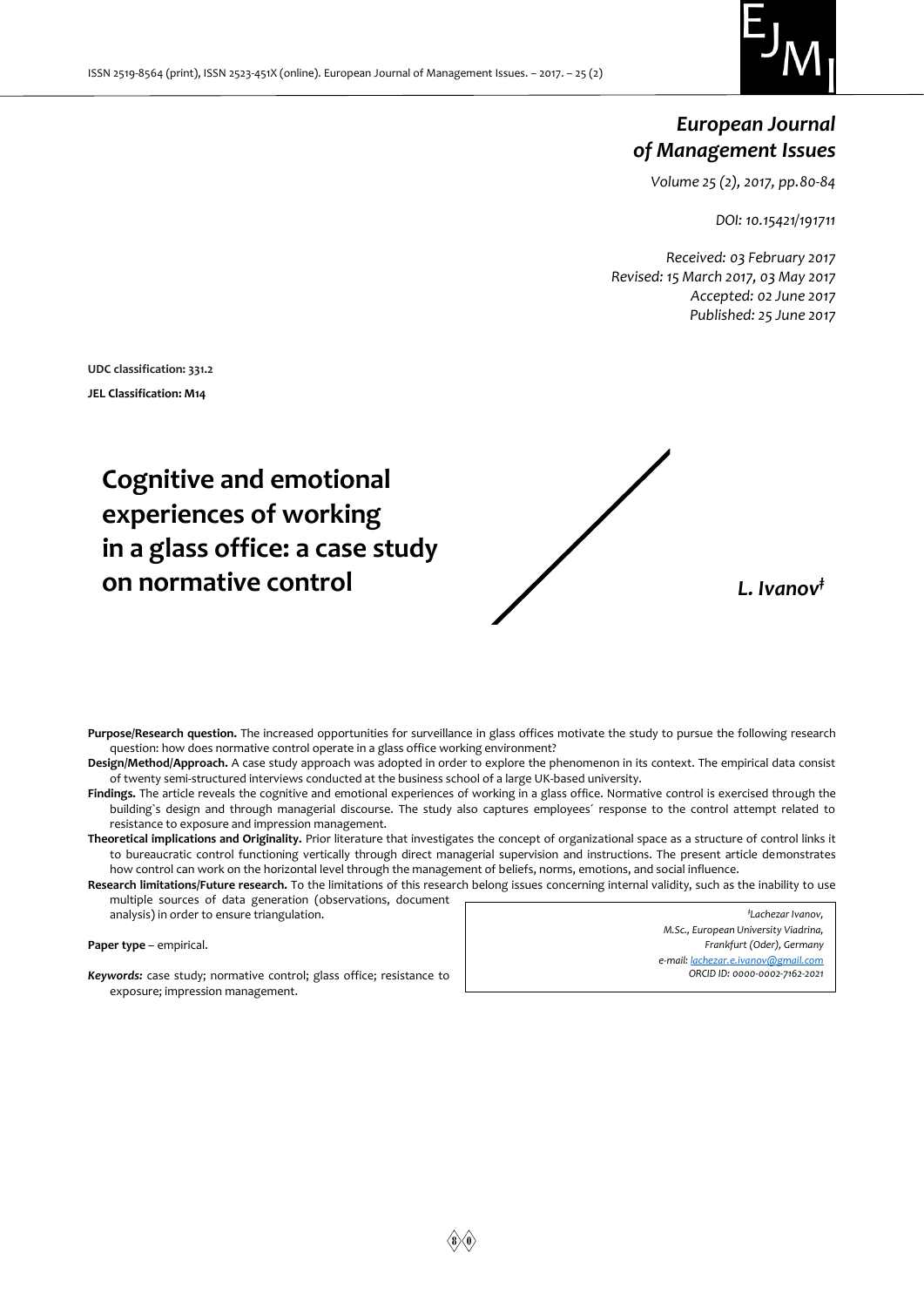

## **Когнітивний і емоційний досвід роботи в офісі з прозорими стінами: ситуаційне дослідження нормативного контролю**

#### *Лачезар Іванов‡*

*‡Європейський університет Віадріна, Франкфурт-на-Одері, Німеччина*

- **Мета дослідження/Дослідницьке питання.** Збільшення можливостей до спостереження за співробітниками, що працюють в офісі з прозорими стінами, ставить дослідницьке питання: яким чином здійснюють оперативний контроль в робочому оточенні зі скляними стінами?
- **Дизайн/Метод/Підхід дослідження.** Для експлоративного дослідження даного феномена був застосований метод ситуативного аналізу (case study analysis). Емпіричні дані представлені двадцятьма полуструктурованими інтерв'ю, зібраними в бізнес школі при великому університеті Сполученого Королівства.
- **Результати дослідження.** Охарактеризовано когнітивний і емоційний досвід роботи в офісі з прозорими стінами. Наголошено, що нормативний контроль здійснюють за допомогою проектування будівлі та за допомогою системи спілкування менеджерів (managerial discourse). Описана реакція співробітників на спроби контролю, яка виражається в уникненні виставлення напоказ (resistance to exposure) і самовираженні.
- **Оригінальність/цінність/новизна дослідження.** Раніше література з дослідження концепції організаційного простору як структури контролю пов'язувала її з бюрократичним контролем, який працює вертикально шляхом прямого менеджерського нагляду і директив. У даній статті показано можливості контролю на горизонтальному рівні шляхом управління переконаннями, нормами, емоціями і соціальним впливом.
- **Обмеження дослідження/Перспективи подальших досліджень.**  Обмеження даного дослідження – проблеми внутрішньої валідності, такі як відсутність множинних джерел даних (наприклад, спостережень і аналізу документів) для створення ефекту тріангуляції.

**Тип статті** – емпірична.

*Ключові слова:* ситуаційне дослідження; нормативний контроль; офіс зі скляними стінами; уникнення виставлення напоказ; самовираження.

### **Когнитивный и эмоциональный опыт работы в офисе с прозрачными стенами: ситуационное исследование нормативного контроля**

#### *Лачезар Иванов‡*

*‡Европейский университет Виадрина, Франкфурт-на-Одере, Германия*

- **Цель исследования/Исследовательский вопрос.** Увеличение возможностей к наблюдению за сотрудниками, работающими в офисе с прозрачными стенами, ставит исследовательский вопрос: каким образом осуществляется оперативный контроль в рабочем окружении со стеклянными стенами?
- **Дизайн/Метод/Подход исследования.** Для эксплоративного исследования данного феномена был применен метод ситуативного анализа (case study analysis). Эмпирические данные представлены двадцатью полуструктурированными интервью, собранными в бизнес школе при большом университете Соединенного Королевства.
- **Результаты исследования.** Охарактеризованы когнитивный и эмоциональный опыт работы в офисе с прозрачными стенами. Сакцентировано внимание на том, что нормативный контроль осуществляют посредством проектирования здания и посредством системы общения менеджеров (managerial discourse). Описана реакция сотрудников на попытки контроля, выражаемая в избегании выставления напоказ (resistance to exposure) и самовыражении.
- **Оригинальность/ценность/новизна исследования.** Ранее литература по исследованиям концепции организационного пространства как структуры контроля связывала ее с бюрократическим контролем, работающим вертикально посредством прямого менеджерского надсмотра и директив. В данной статье показаны возможности осуществления контроля на горизонтальном уровне посредством управления убеждениями, нормами, эмоциями и социальным влиянием.
- **Ограничение исследования/Перспективы дальнейших исследований.** Ограничения данного исследования – проблемы внутренней валидности, такие как отсутствие множественных источников данных (например, наблюдений и анализа документов) для создания эффекта триангуляции.

**Тип статьи** – эмпирическая.

*Ключевые слова:* ситуационное исследование; нормативный контроль; офис со стеклянными стенами; избегание выставления напоказ; самовыражение.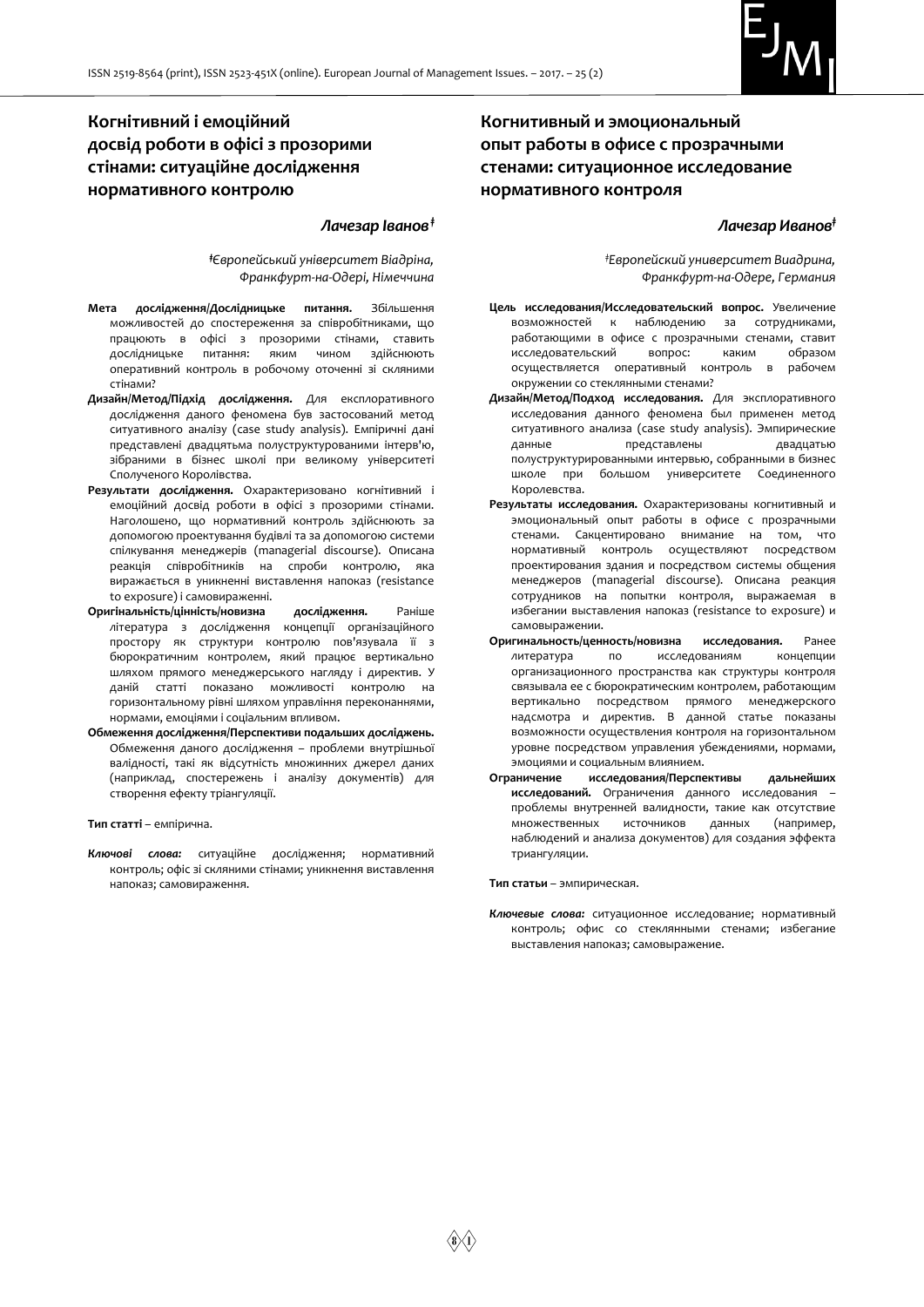

#### **Introduction**

n the present article, normative control is examined in a  $\langle \, I \, \rangle$ knowledge-intensive organization occupying a glass office working environment. Glass offices commonly have floor to ceiling walls and doors that due to their transparency allow individuals from outside or inside the building to observe the actions of the office occupants.

#### **Literature Review**

#### *Normative control in a knowledge-intensive organization*

n the present article, I adopt the provided by *Costas* (2012, p. 2)  $\overline{\mathbf{I}}$ definition of control as the exercise of power to secure sufficient resources and orchestrate individual and collective action toward certain ends. One can differentiate between more traditional forms of control such as bureaucratic and technocratic control, and more contemporary ones such as normative control. The first set of control mechanisms mentioned above is connected to *Weber's* (*1922*) notion of bureaucracy and relies on strict formal protocols, managerial surveillance and monitoring that directly targets outputs and behaviour.

Normative control is associated with culture management, which attempts to indirectly alter employees' selves by the management of meaning and the introduction of norms, values, beliefs and ideals, beneficial for the company (*Alvesson, & Willmott, 2002*). According to *Kunda* (*2006, p. 11*), normative ontrol represents the "the attempt to elicit and direct the required efforts of [organizational] members by controlling the underlying experience, thoughts, and feelings that guide their actions". Normative control constructs and maintains symbols embodying a particular meaning and its preferred interpretation. Its aim is that individuals encode the corporate culture's values and norms, internalize them and engage in behaviour that is aligned with the organizational goals.

The present study investigates normative control in a knowledgeintensive organization. Knowledge work represents an ideal of highend employment that is often contrasted with bureaucratic and industrial forms of work. Knowledge workers are seen as highly qualified, talented and creative solvers of complex problems. Due to the sophisticated and often intangible nature of their work, which requires a high degree of self-organization, knowledge workers usually enjoy more autonomy. The team structures are relatively loose and there is a lack of direct supervision from management. However, knowledge work does not take place outside of managerial control, but is often regulated through normative control to "make people inclined to do the right thing voluntarily, and in the absence of monitoring" (*Alvesson, 2004, p. 130*). Hence, normative control is essential for knowledge-intensive firms.

#### *Organizational space and control*

ccording to *Baldry* (*1999, p. 18*), organizational space is  $\Lambda$ "deliberately structured for the purposes of social control". Work building environments represent cultural artefacts and provide information about values, social and economic preferences, hierarchy, and status. These environments also facilitate managerial control over the work process "enabling both the co-ordination of production through the division of labour and the construction of systems of surveillance" (*Baldry, 1999, p. 3*). The present article is a response to *Baldrey's* (*1999*) call for the reintegration of the working environment, as a socially constructed space, in the study of work.

The work experience of every worker is closely influenced by the organization and qualities of the physical working environment. Work building layouts have impact on the occupying workforce through symbols and cues for behaviour. Those cues reinforce the organizationally approved practices. The office occupants decode the messages sent out by the building's design and encode and internalize this information to preserve it for future use (*Baldry, 1999*).

According to *Harvey* (*1990*), social control is primarily exercised through the management of space and time. He defines space and time "through the organization of social practices fundamental to commodity production" (*Harvey, 1990, p. 239*). According to *Giddens* (*1979, 1984, 1987*), the command over space and time is essential to all bureaucratic forms and to social theory in general. For example, the separation of the workplace from home is essential for bureaucracy because it allows for its impersonal functioning (*Weber, 1922*).

According to *Foucault* (*1979*), surveillance is a tool that incorporates managerial control. In the study of increased time-space surveillance in the UK insurance industry by *Collinson and Collinson (1997)*, after the reorganization of the company, senior managers wanted to install a new competitive and aggressive organizational culture. Part of this strategy was the implicit introduction of working longer hours through senior managers that had to "set an example" (*Collinson, & Collinson, 1997, p. 388*). Time, visibility and presence at work became the leading criteria for evaluating managers' engagement. Managers felt social pressure to commit to the strategy when seeing their peers working late.

*Gabriel* (*2005*) argues that in many cases present-day work is hard to manage. For this reason, bureaucratic control is replaced by control mechanisms operating through language, emotion, space and exposure. Organizations create spaces with continuous exposure.

#### **Research question**

he resulting increased opportunities for surveillance (one of the main tools of managerial control (*Foucault, 1979*)) motivate the study to pursue the following **research question**:

*How does normative control operate in a glass office working environment?*

The question is worth investigating, since to my knowledge, prior literature puts emphasis on the relationship between organizational arrangements and bureaucratic control, and the topic of space and normative control is rather neglected.

#### **Methodology**

he empirical data for the present research were collected at the business school of a UK-based university termed NEW BS (NEW Business School) placed at THE CITY. A case study approach was adopted in order to explore the phenomenon in its context (*Eisenhardt, & Graebner, 2007; Yin, 2009*). The NEW BS was chosen for this research project due to its physical characteristics (glass office design) and the fact that it is a one of the largest business schools in the United Kingdom employing people with different responsibilities and in different ages. The case is intriguing because academics tend to have more flexibility and are often able to work from home. The study is of interpretative (*Burrell, & Morgan, 1979*) and exploratory (*Saunders et al., 2012*) character due to the necessity to investigate a social phenomenon in its natural environment, and due to the open research question.

The present article is of inductive nature and aims to develop new theoretical claims. The collected data were used to explore the phenomenon, recognize themes and patterns and develop a conceptual framework. With induction theory follows data (*Saunders, & Lewis, 2012*).

The empirical data consist of twenty interviews. For the sample selection, I relied on a non-probability sampling technique. In particular, snowball sampling was used. I contacted one of the participants who forwarded my research proposal to his colleagues. As a result of self-selection, nineteen more employees decided to participate in the research. The interviews were semi-structured, had an approximate duration of 30 minutes, and followed an ethnographic research guide. The collected data were transcribed according to *Kruse (2015*) and analysed qualitatively according to the Gioia methodology (*Gioia et al., 2012*)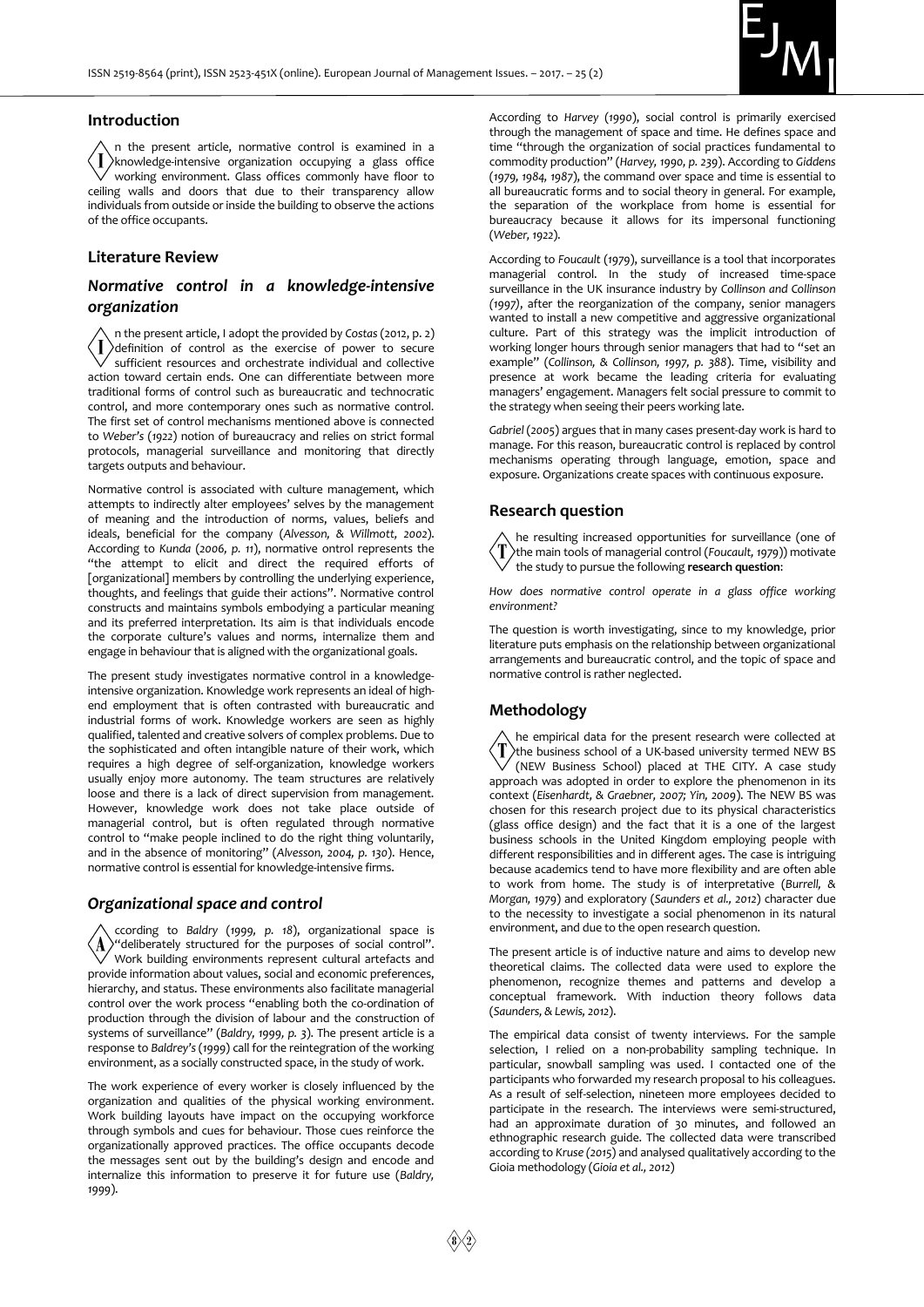

**Fig. 1. Data structure**

#### **Findings**

#### *Normative control*

ognitive experience of work. The glass office environment at  $\langle \int \rangle$ the NEW BS creates opportunities for both employees and managers to precisely observe when the office occupants come to work and how much time they spend there. In the present article, however, I put more emphasis on the responses of the employees and not on the managers, who also play significant role in office dynamics:

**Quotation 1.** I think that (.) management would like us to be in our offices more often and there was=I have a coupled of conversations with my line manager about the fact that were are part of the management department. So we really should go to the 5th floor, but we are on the 6th floor=on the 6th floor in=in this 4 person office. Ehm and he has said that you know (.) ehm , this other people got their eyes at our office. So the marketing department they are on the 6th floor, you know, they=they=they stop by our offices and they are kind of "you should really be there more often, so that people think you´re using it, so that we don´t get challenged to=to take the office back. Many interviewees gave examples revealing that they are aware of the work time habits of their colleagues. One participant concluded that a high level of employee presence could be observed:

**Quotation 2.** I think most people are in a lot of time.

Managers at the NEW BS tried to influence employees through what I would suggest is normative control. They crafted a narrative about spending more time in the office due to increased interest in that space from colleagues who may challenge them "to take the office back". In that manner they made employees more sensible about the issue of presence and affected their beliefs by putting social pressure so that one participant would disclose:

**Quotation 3.** I don´t come to work probably as often as I should.

Emotional experience of work. As seen above, normative control in the NEW BS has cognitive effect on the workforce. Besides, it has also its affective dimensions. They have predominately negative connotations. The interviewees revealed that at many occasions they feel observed by their colleagues and the students. The respondents generally dislike it:

**Quotation 4.** I just don't think, people like to be on show.

**Quotation 5.** I feel (.) I would=I would have preferred, if (.) there was no (.) window from the corridor IN: the office, (.) because (.) even (.) you know (.) I don't like people looking at my screen,(.) whether I'm doing something private or not.(.) ehm (.) and you know it´s a tendency of human being that you know, you PASS and (?look?)(.) and then you tend to look. (.) and people DO: look inside your office when they pass around the corridor. Being aware of the unpleasant emotions that prolonged observation evokes in those observed, some employees try to control their desire to look continuously in the offices of their colleagues. They would, however, use the glass environment to have a very "small peek" to secure that their colleagues are not occupied if they want to approach them:

**Quotation 6.** So this is in a sense a try to (.) make sure that I'm not intruding other peoples (.) eh work to be honest.

#### **Response to control**

esistance to exposure. Some employees responded negatively  $\langle \mathbf{R} \rangle$ to the control attempt by trying to decrease their level of exposure. This is exercised trough moving pieces of furniture, such as desks and bookshelves, in order to create "barriers", and by hanging out posters on the glass walls, "so people can't look in". One participant relates this disruptive behaviour to the effort of the employees to escape managerial control:

**Quotation 7.** …even you put me in a glass fronted office you know, but you can't make me act like a goldfish you know? I'll=I=I'll take some action, I'll you know create my own working space. Many reviewees further revealed that for activities that require deep concentration, such as research, marking exam papers and scripts, they would prefer to work from home:

**Quotation 8.** If I want to do research or marking (.) MOST of the time I stay at home.

**Quotation 9.** So certainly a lot of my colleagues don´t come in if they don´t have to, don't go to work if you don´t have to be in. Impression management. Employees at the NEW BS consciously attempt to impact the perception of others, such as managers, colleagues and students, which I have termed impression management. This is particularly the case in the example provided by a female participant related to the employees´ effort to reduce visibility and control by using posters. According to her, her colleagues need to gain legitimacy in front of the managers by "strategically picking the right sorts of posters, so things the university is trying to push". She further explains: